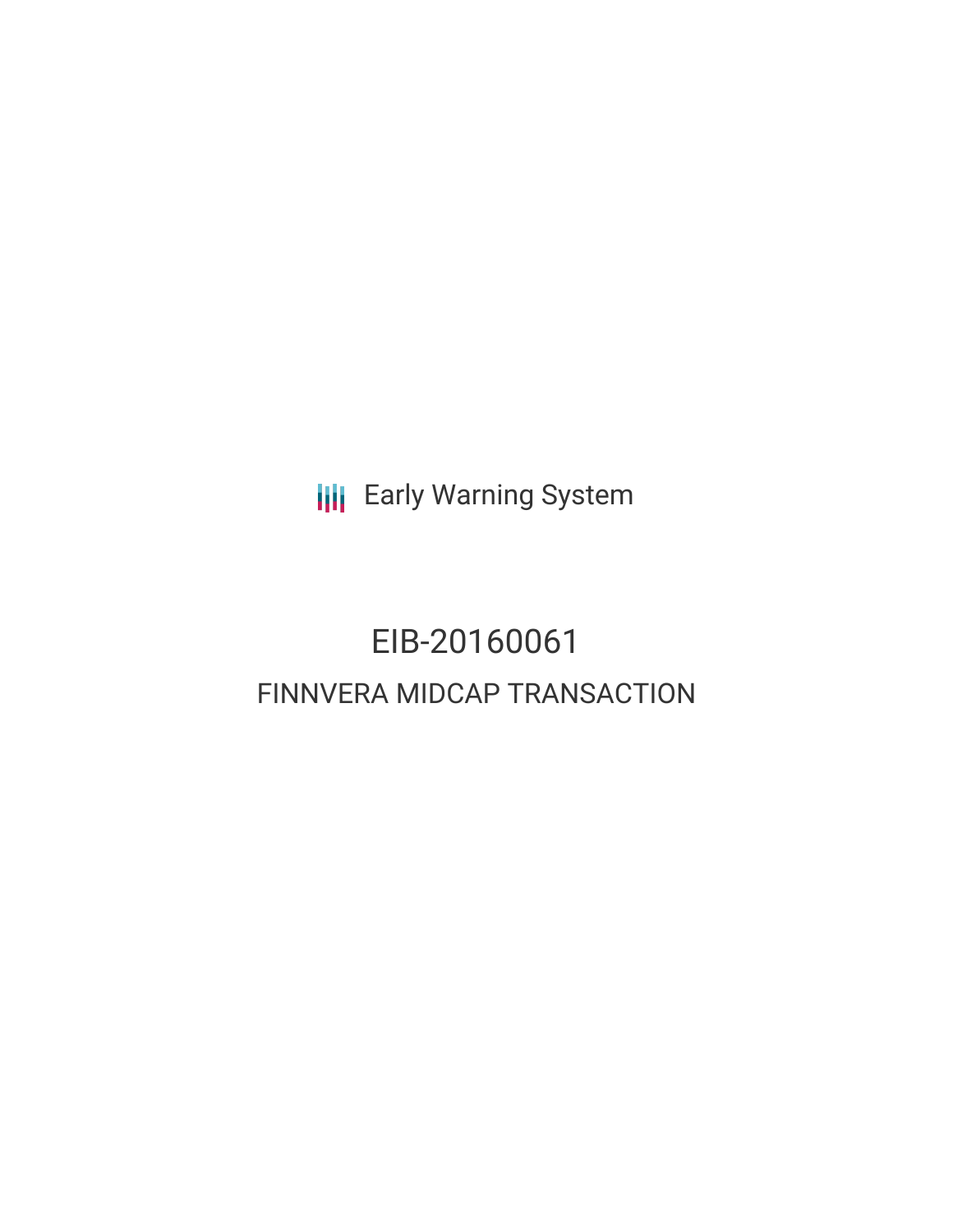

### **Quick Facts**

| <b>Countries</b>               | Finland                        |
|--------------------------------|--------------------------------|
| <b>Financial Institutions</b>  | European Investment Bank (EIB) |
| <b>Status</b>                  | Approved                       |
| <b>Bank Risk Rating</b>        | U                              |
| <b>Borrower</b>                | FINNVERA OYJ                   |
| <b>Sectors</b>                 | Finance                        |
| <b>Investment Amount (USD)</b> | \$109.00 million               |
| <b>Project Cost (USD)</b>      | \$218.00 million               |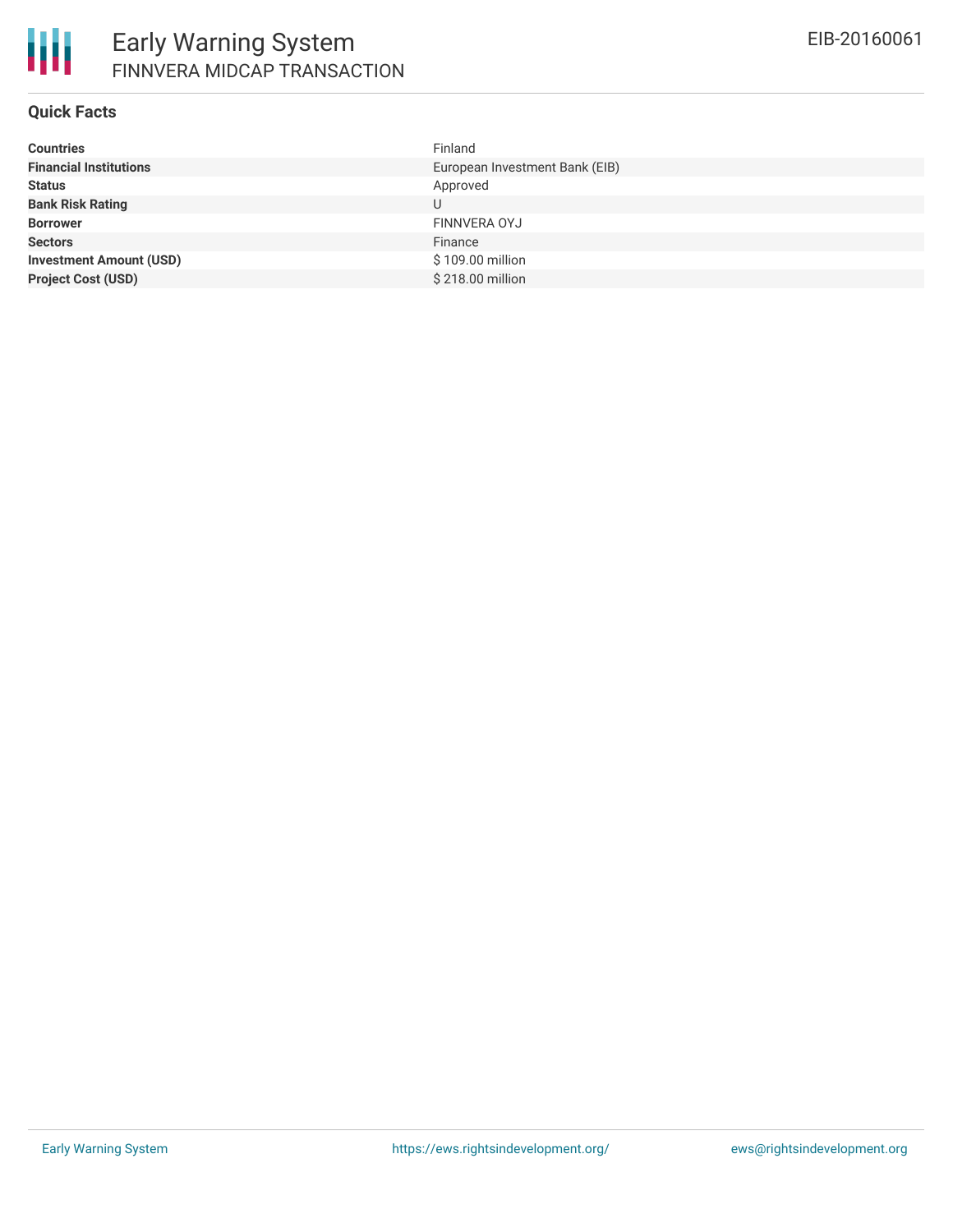

# **Project Description**

This project involves a risk-sharing instrument to cover up to 50% of credit risk associated with a portfolio of mid-caps to be generated by Finnvera, the national promotional bank of Finland.

According to bank documents, the transaction will support the roll-out of a new lending program dedicated to mid-caps which will target companies between 250 and 3,000 employees. This lending program is part of a government initiative supporting economic growth and employment.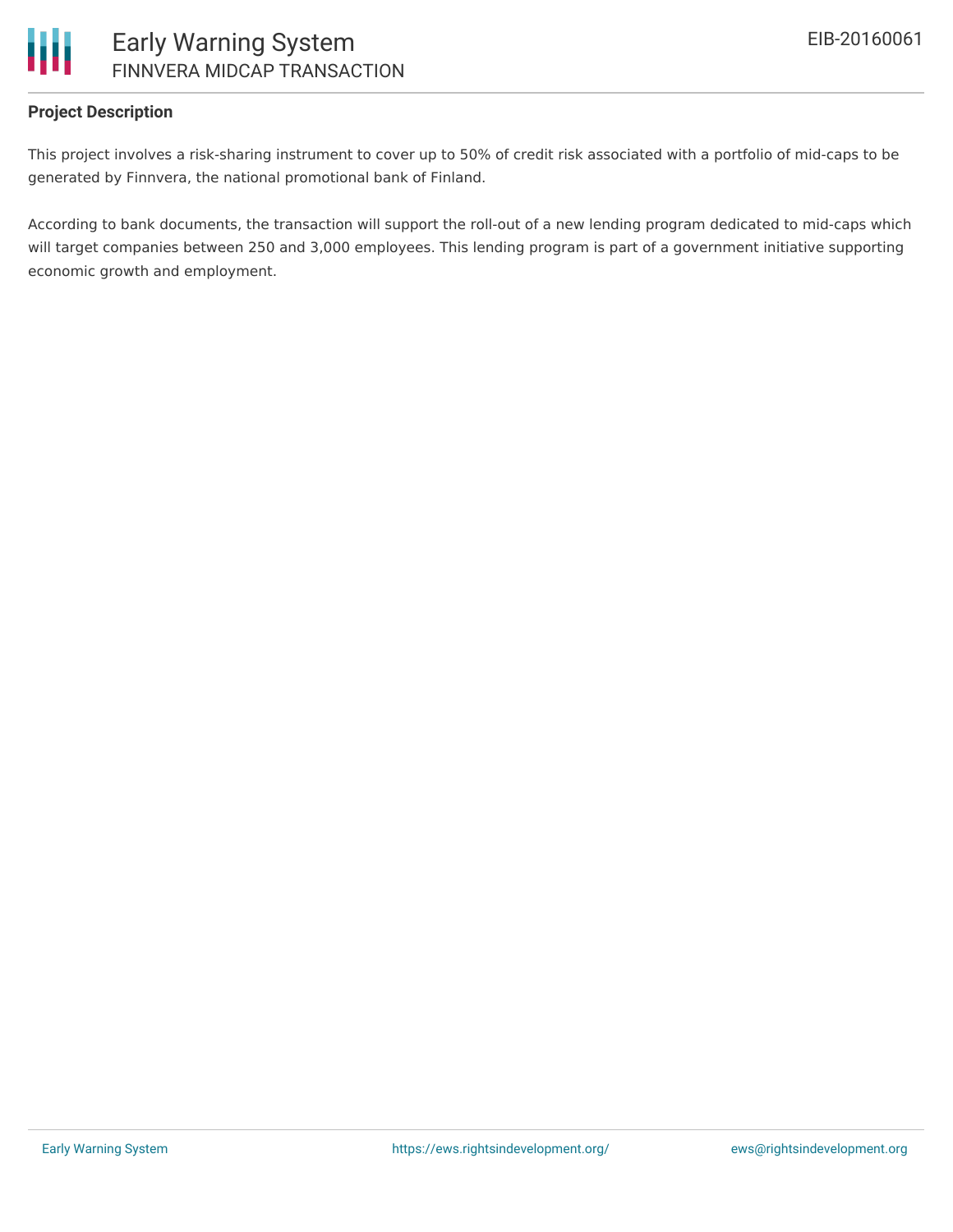

### **Investment Description**

European Investment Bank (EIB)